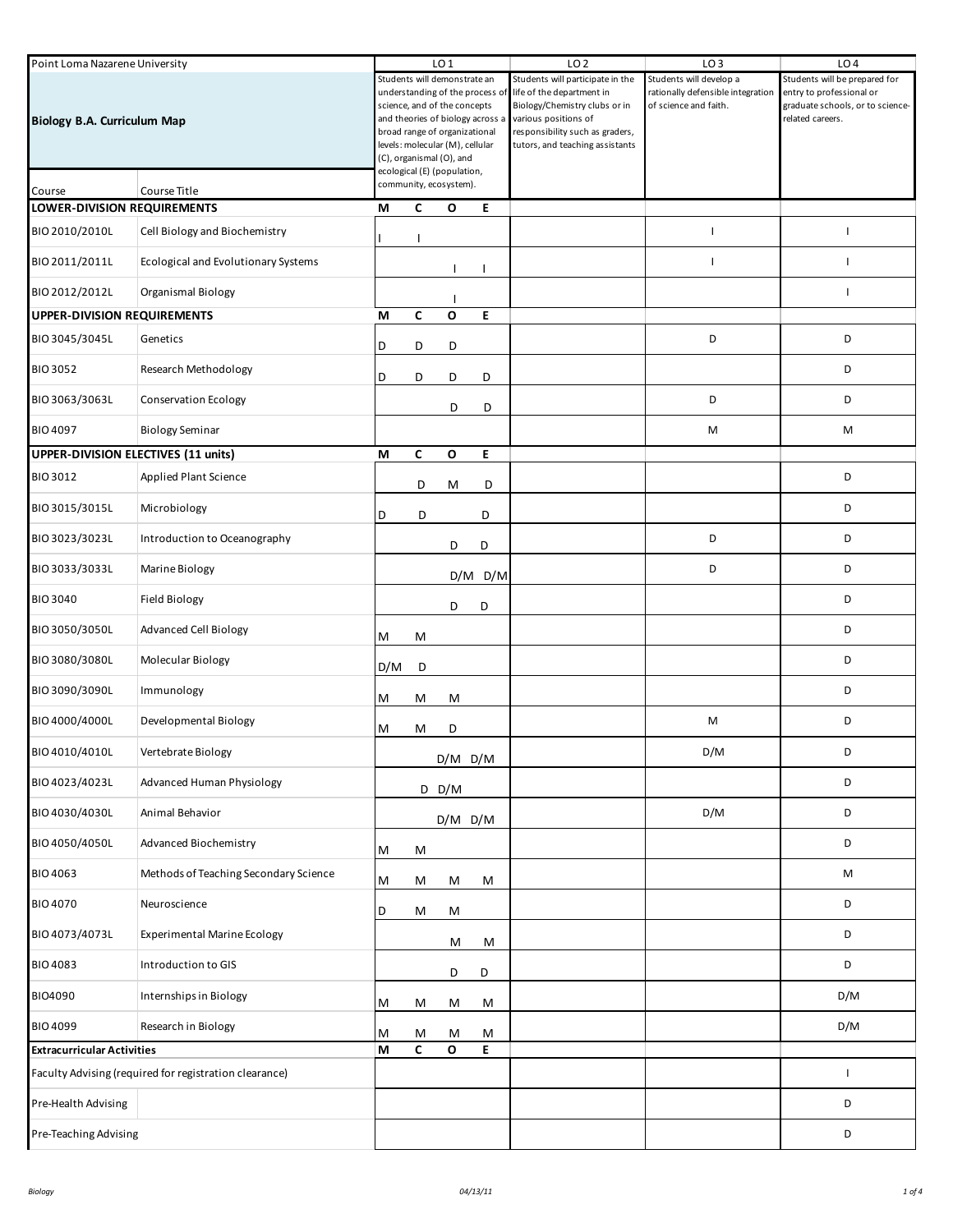| Point Loma Nazarene University                              |              | LO <sub>1</sub>                                                                                                                                                                                                                                                                                                   | LO <sub>2</sub>                                                                                                                         | LO <sub>3</sub>                                                                       | LO <sub>4</sub>                                                                                                   |
|-------------------------------------------------------------|--------------|-------------------------------------------------------------------------------------------------------------------------------------------------------------------------------------------------------------------------------------------------------------------------------------------------------------------|-----------------------------------------------------------------------------------------------------------------------------------------|---------------------------------------------------------------------------------------|-------------------------------------------------------------------------------------------------------------------|
| Biology B.A. Curriculum Map                                 |              | Students will demonstrate an<br>understanding of the process of life of the department in<br>science, and of the concepts<br>and theories of biology across a various positions of<br>broad range of organizational<br>levels: molecular (M), cellular<br>(C), organismal (O), and<br>ecological (E) (population, | Students will participate in the<br>Biology/Chemistry clubs or in<br>responsibility such as graders,<br>tutors, and teaching assistants | Students will develop a<br>rationally defensible integration<br>of science and faith. | Students will be prepared for<br>entry to professional or<br>graduate schools, or to science-<br>related careers. |
| Course                                                      | Course Title | community, ecosystem).                                                                                                                                                                                                                                                                                            |                                                                                                                                         |                                                                                       |                                                                                                                   |
| Undergraduate Research & Internships                        |              | M<br>M<br>м<br>M                                                                                                                                                                                                                                                                                                  |                                                                                                                                         |                                                                                       |                                                                                                                   |
| Participation in science clubs or as a grader, TA, or tutor |              |                                                                                                                                                                                                                                                                                                                   | I, D, M                                                                                                                                 |                                                                                       |                                                                                                                   |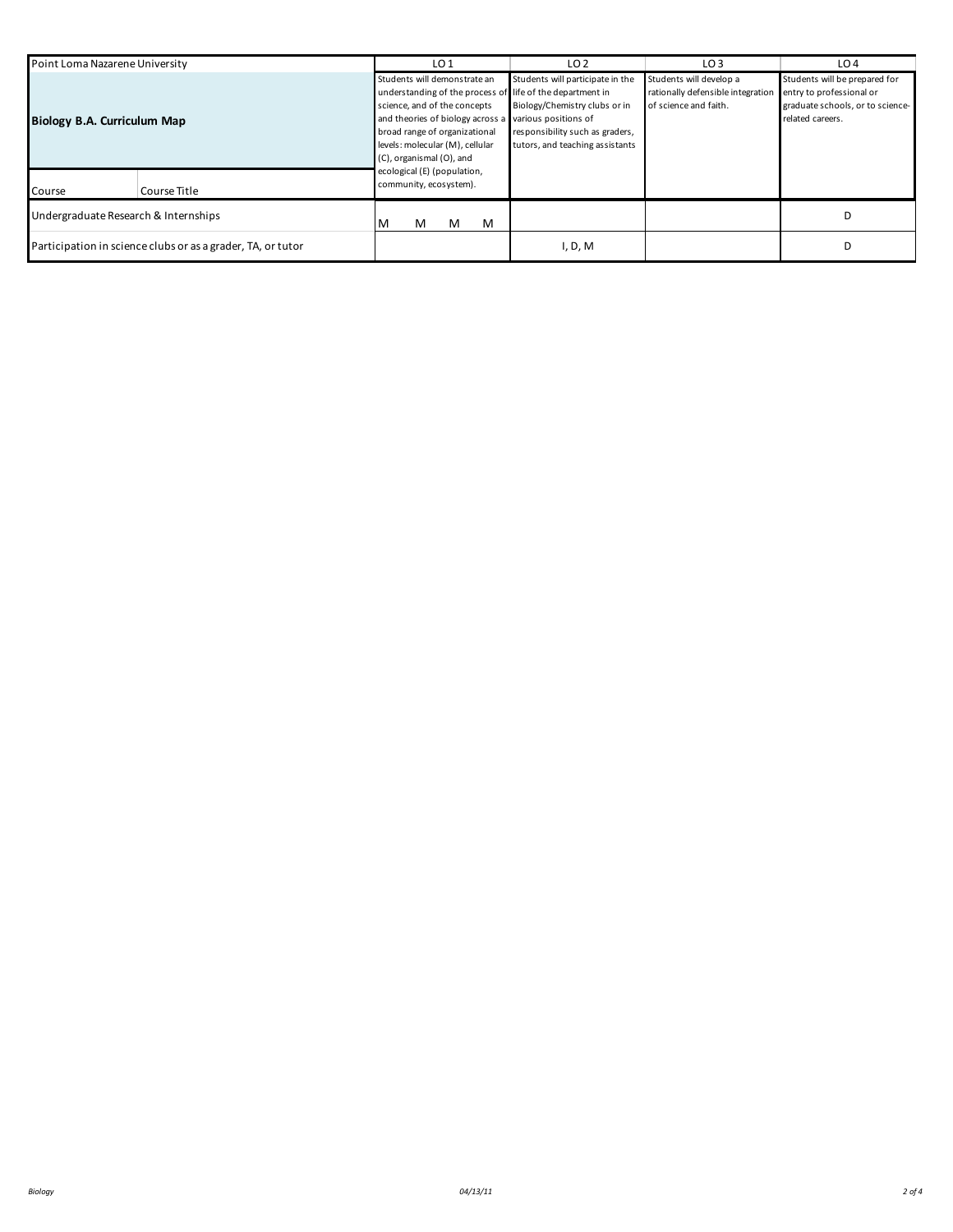| Point Loma Nazarene University     |                                     |     | LO <sub>1</sub>                                                                                                                                                                                                                                                   |              |             | LO <sub>2</sub>                                                                                                                                                                              | LO <sub>3</sub>                                                                       | LO <sub>4</sub>                                                                                                   |
|------------------------------------|-------------------------------------|-----|-------------------------------------------------------------------------------------------------------------------------------------------------------------------------------------------------------------------------------------------------------------------|--------------|-------------|----------------------------------------------------------------------------------------------------------------------------------------------------------------------------------------------|---------------------------------------------------------------------------------------|-------------------------------------------------------------------------------------------------------------------|
| <b>Biology B.S. Curriculum Map</b> |                                     |     | Students will demonstrate an<br>understanding of the process o<br>science, and of the concepts<br>and theories of biology across a<br>broad range of organizational<br>levels: molecular (M), cellular<br>(C), organismal (O), and<br>ecological (E) (population, |              |             | Students will participate in the<br>life of the department in<br>Biology/Chemistry clubs or in<br>various positions of<br>responsibility such as graders,<br>tutors, and teaching assistants | Students will develop a<br>rationally defensible integration<br>of science and faith. | Students will be prepared for<br>entry to professional or<br>graduate schools, or to science-<br>related careers. |
| Course                             | Course Title                        |     | community, ecosystem).                                                                                                                                                                                                                                            |              |             |                                                                                                                                                                                              |                                                                                       |                                                                                                                   |
| <b>LOWER-DIVISION REQUIREMENTS</b> |                                     | М   | C                                                                                                                                                                                                                                                                 | O            | E           |                                                                                                                                                                                              |                                                                                       |                                                                                                                   |
| BIO 2010/2010L                     | Cell Biology and Biochemistry       |     |                                                                                                                                                                                                                                                                   |              |             |                                                                                                                                                                                              | <sup>1</sup>                                                                          | $\mathbf{I}$                                                                                                      |
| BIO 2011/2011L                     | Ecological and Evolutionary Systems |     |                                                                                                                                                                                                                                                                   |              |             |                                                                                                                                                                                              | $\overline{\phantom{a}}$                                                              | $\mathbf{I}$                                                                                                      |
| BIO 2012/2012L                     | Organismal Biology                  |     |                                                                                                                                                                                                                                                                   |              |             |                                                                                                                                                                                              |                                                                                       | $\mathbf{I}$                                                                                                      |
| <b>UPPER-DIVISION REQUIREMENTS</b> |                                     | M   | $\mathsf{C}$                                                                                                                                                                                                                                                      | $\mathbf{o}$ | E           |                                                                                                                                                                                              |                                                                                       |                                                                                                                   |
| BIO 3045/3045L                     | Genetics                            | D   | D                                                                                                                                                                                                                                                                 | D            |             |                                                                                                                                                                                              | D                                                                                     | D                                                                                                                 |
| <b>BIO 3052</b>                    | Research Methodology                | D   | D                                                                                                                                                                                                                                                                 | D            | D           |                                                                                                                                                                                              |                                                                                       | D                                                                                                                 |
| BIO 3063/3063L                     | <b>Conservation Ecology</b>         |     |                                                                                                                                                                                                                                                                   | D            | D           |                                                                                                                                                                                              | D                                                                                     | D                                                                                                                 |
| BIO 3080/3080L                     | Molecular Biology                   | D/M | D                                                                                                                                                                                                                                                                 |              |             |                                                                                                                                                                                              |                                                                                       | D                                                                                                                 |
| <b>BIO 4097</b>                    | <b>Biology Seminar</b>              |     |                                                                                                                                                                                                                                                                   |              |             |                                                                                                                                                                                              | M                                                                                     | M                                                                                                                 |
| <b>UPPER-DIVISION ELECTIVES</b>    |                                     | M   | $\mathsf{C}$                                                                                                                                                                                                                                                      | $\mathbf o$  | Е           |                                                                                                                                                                                              |                                                                                       |                                                                                                                   |
| <b>BIO 3012</b>                    | <b>Applied Plant Science</b>        |     | D                                                                                                                                                                                                                                                                 | M            | D           |                                                                                                                                                                                              |                                                                                       | D                                                                                                                 |
| BIO 3015/3015L                     | Microbiology                        | D   | D                                                                                                                                                                                                                                                                 |              | D           |                                                                                                                                                                                              |                                                                                       | D                                                                                                                 |
| BIO 3023/3023L                     | Introduction to Oceanography        |     |                                                                                                                                                                                                                                                                   | D            | D           |                                                                                                                                                                                              | D                                                                                     | D                                                                                                                 |
| BIO 3033/3033L                     | Marine Biology                      |     |                                                                                                                                                                                                                                                                   |              | $D/M$ $D/M$ |                                                                                                                                                                                              | D                                                                                     | D                                                                                                                 |
| <b>BIO 3040</b>                    | Field Biology                       |     |                                                                                                                                                                                                                                                                   | D            | D           |                                                                                                                                                                                              |                                                                                       | D                                                                                                                 |
| BIO 3050/3050L                     | <b>Advanced Cell Biology</b>        | M   | M                                                                                                                                                                                                                                                                 |              |             |                                                                                                                                                                                              |                                                                                       | D                                                                                                                 |
| BIO 3090/3090L                     | Immunology                          | M   | M                                                                                                                                                                                                                                                                 | M            |             |                                                                                                                                                                                              |                                                                                       | D                                                                                                                 |
| BIO 4000/4000L                     | Developmental Biology               | M   | М                                                                                                                                                                                                                                                                 | D            |             |                                                                                                                                                                                              | M                                                                                     | D                                                                                                                 |
| BIO 4010/4010L                     | Vertebrate Biology                  |     |                                                                                                                                                                                                                                                                   | $D/M$ $D/M$  |             |                                                                                                                                                                                              | D/M                                                                                   | D                                                                                                                 |